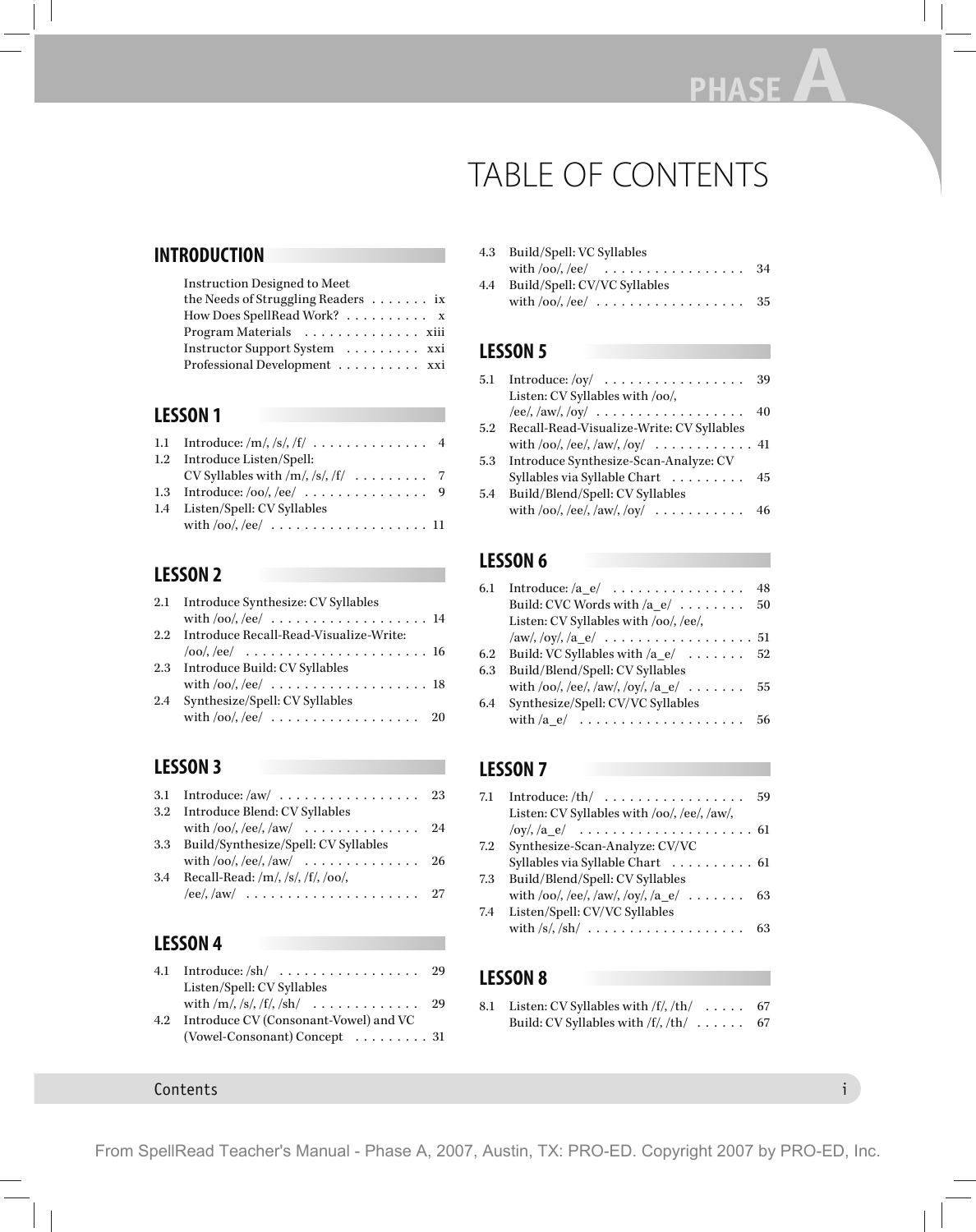SpellRead<sup>\*</sup> TEACHER'S MANUAL

| 8.2 | Recall-Read-Visualize-Write: VC Syllables |    |
|-----|-------------------------------------------|----|
|     |                                           | 68 |
| 8.3 | Build/Synthesize/Spell: CV/VC Syllables   |    |
|     | with /oo/, /ee/, /aw/, /oy/, /a_e/ 71     |    |
| 8.4 | Fish Game: CV/VC Syllables with /oo/,     |    |
|     | /ee/, /aw/, /oy/, /a_e/ 72                |    |

#### **LESSON 9**

| 9.1 Introduce Listen: CV/VC Syllables            |    |
|--------------------------------------------------|----|
| with /oo/, /ee/, /aw/, /oy/, /a_e/ $\dots \dots$ | 79 |

| 9.2 Introduce Spell-a-Vowel: CV/VC Syllables     |     |
|--------------------------------------------------|-----|
| with /oo/, /ee/, /aw/, /oy/, /a_e/ $\dots \dots$ | -81 |
|                                                  |     |

- 9.3 Introduce Analyze: CV/VC Syllables with /oo/, /ee/, /aw/, /oy/, /a\_e/  $\dots \dots$  83
- 9.4 Introduce Analyze-Blend: CV/VC Syllables with  $/oo/$ , /ee/, /aw/, /oy/, /a\_e/  $\dots \dots$  84

#### **LESSON 10**

| 10.1 Introduce Spell: CV/VC Syllables with /oo/,                                                                                     |    |
|--------------------------------------------------------------------------------------------------------------------------------------|----|
| /ee/, /aw/, /oy/, /a_e/ via Card Pack $\dots$                                                                                        | 88 |
| 10.2 Introduce Blend: CV/VC Syllables with                                                                                           |    |
| $/oo/$ , /ee/, /aw/, /oy/, /a_e/                                                                                                     | 89 |
| 10.3 Introduce Read Three Ways:                                                                                                      |    |
| Sound-Syllable, Vowel-Syllable, Syllable                                                                                             | 92 |
| Introduce Speed Reading: CV/VC Syllables                                                                                             |    |
| with $\frac{\log x}{\log x}$ , $\frac{\log x}{\log x}$ , $\frac{\log x}{\log x}$ , $\frac{\log x}{\log x}$ , $\frac{\log x}{\log x}$ | 93 |
| 10.4 Fish Game: CV/VC Syllables with /oo/, /ee/,                                                                                     |    |
|                                                                                                                                      | 94 |

#### **LESSON 11**

| 11.1 Introduce: $/p / \ldots \ldots \ldots \ldots \ldots$ | 96 |
|-----------------------------------------------------------|----|
| Listen: CV/VC Syllables with $/p / \ldots \ldots$         | 97 |
| 11.2 Introduce: $/t / \ldots \ldots \ldots \ldots \ldots$ | 98 |
| Listen: CV/VC Syllables with $/t / \ldots$                | 98 |
| 11.3 Introduce: $/k / \ldots \ldots \ldots \ldots \ldots$ | 99 |
| Listen/Spell: CV Syllables                                |    |
| with $/p/2, /t/2, /k/2 \ldots  \ldots $                   | 99 |
| 11.4 Build/Listen/Spell: CV/VC Syllables                  |    |
| with $/p/2, /t/2, /k/3102$                                |    |
|                                                           |    |

#### **LESSON 12**

| 12.1 Introduce: $/n / \ldots \ldots \ldots \ldots \ldots \ldots 104$                                             |  |
|------------------------------------------------------------------------------------------------------------------|--|
| Build: CV/CVC Words with $/n /  $ 105                                                                            |  |
| 12.2 Introduce: Primary Consonant Chart 106                                                                      |  |
| Recall-Read-Visualize-Write:                                                                                     |  |
| Primary Consonants 107                                                                                           |  |
| 12.3 Introduce: CVC Syllables with /oo/,                                                                         |  |
| /ee/, /aw/, /oy/, /a_e/ 108                                                                                      |  |
| Spell: CV/VC/CVC Syllables with /oo/, /ee/,                                                                      |  |
| $/\text{aw}/\text{,} / \text{oy}/\text{,} / \text{a}_{\text{e}} / \ldots \ldots \ldots \ldots \ldots \ldots 111$ |  |
| 12.4 Build/Blend/Spell: CV/VC Syllables with                                                                     |  |
| $/oo/$ , /ee/, /aw/, /oy/, /a_e/  112                                                                            |  |

#### **LESSON 13**

| 13.1 Introduce: $\langle$ ch $/$ 114                                          |  |
|-------------------------------------------------------------------------------|--|
| Build: CVC Words with $\langle$ ch $/ \ldots \ldots \ldots \ldots \ldots$ 114 |  |
| 13.2 Synthesize: CVC Syllables with /oo/, /ee/,                               |  |
|                                                                               |  |
| 13.3 Build/Listen/Spell-a-Vowel/Synthesize/                                   |  |
| Analyze/Spell CVC Syllables with /oo/,                                        |  |
|                                                                               |  |
| 13.4 Build/Synthesize/Spell: CVC Syllables                                    |  |
|                                                                               |  |

#### **LESSON 14**

| 14.1 Introduce: $/b / \ldots \ldots \ldots \ldots \ldots 128$                              |  |
|--------------------------------------------------------------------------------------------|--|
| Listen: CV Syllables with $/p/$ , $/b/$ 129                                                |  |
| 14.2 Listen/Spell: CV/VC Syllables                                                         |  |
|                                                                                            |  |
| 14.3 Analyze-Blend/Blend: CVC Syllables                                                    |  |
| with $\sqrt{oo}$ , $\sqrt{ee}$ , $\sqrt{aw}$ , $\sqrt{oy}/\ldots \ldots \ldots \ldots 132$ |  |
| 14.4 Build/Synthesize/Spell: CVC Syllables                                                 |  |
| with $\sqrt{oo}$ , $\sqrt{ee}$ , $\sqrt{aw}$ , $\sqrt{oy}/\ldots \ldots \ldots \ldots 137$ |  |

#### **LESSON 15**

| Listen/Spell: CV Syllables with $/t$ , $/d$ 140 |  |
|-------------------------------------------------|--|
| 15.2 Listen/Spell: CV/VC Syllables              |  |
| with $/t$ , $/d$ 141                            |  |
| 15.3 Build/Synthesize/Spell: CVC Syllables      |  |
| with /oo/, /ee/, /aw/, /oy/, /a_e/ 145          |  |
| 15.4 Introduce Memory Game: CV/VC Syllables     |  |
| with /oo/, /ee/, /aw/, /oy/, /a_e/ 146          |  |
|                                                 |  |

ii SpellRead — Phase A — Teacher's Manual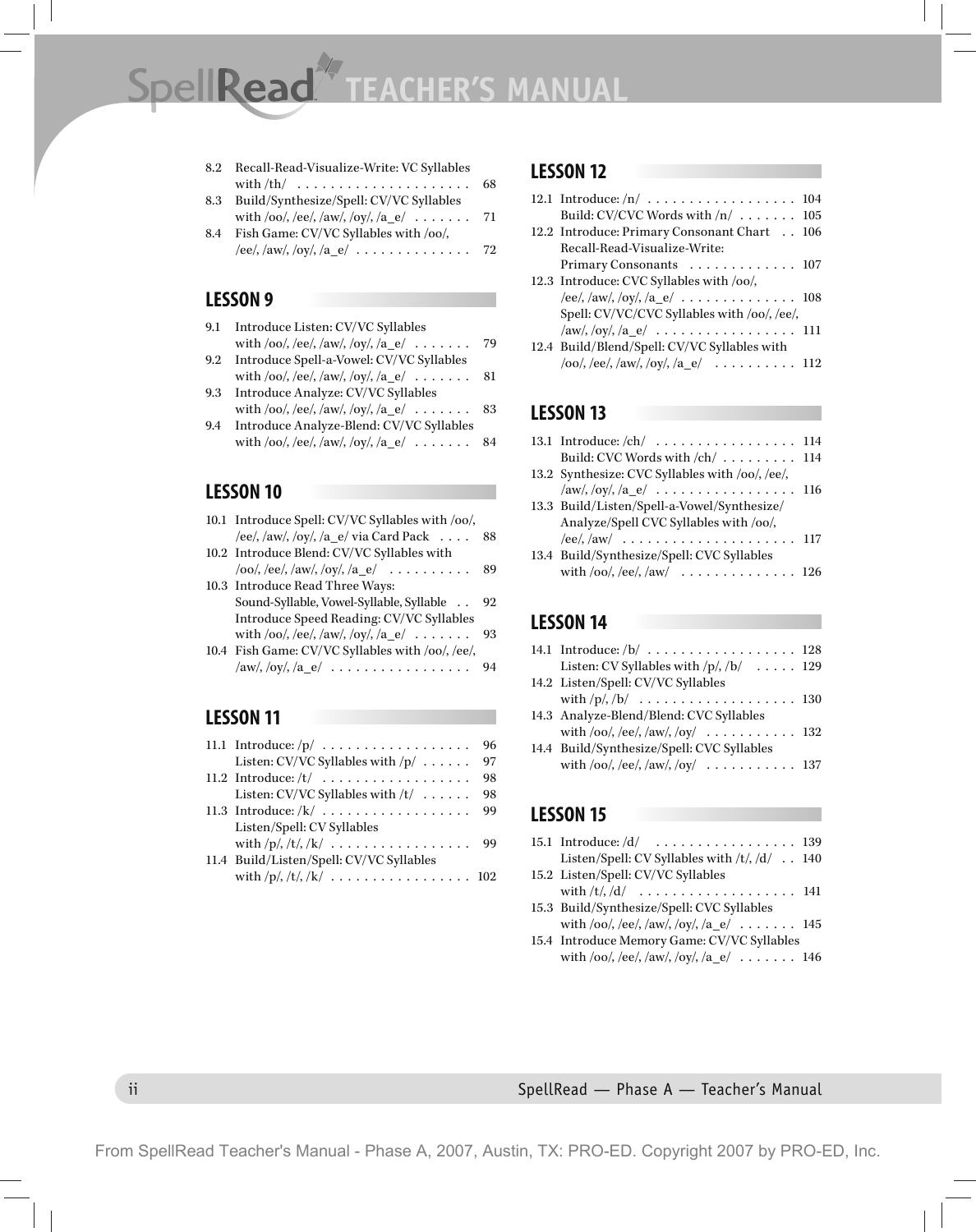# **LESSON 16**

| 16.1 Introduce: $/g / \ldots \ldots \ldots \ldots \ldots \ldots 148$       |  |
|----------------------------------------------------------------------------|--|
| Listen/Spell: CV Syllables with $/k$ , /g/ 149                             |  |
| 16.2 Listen/Spell: CV/VC Syllables                                         |  |
| with $/k$ , $/g$ $\ldots$ $\ldots$ $\ldots$ $\ldots$ $\ldots$ $\ldots$ 150 |  |
| 16.3 Build/Blend/Spell: CV/VC Syllables                                    |  |
| with /oo/, /ee/, /aw/, /oy/, /a_e/ 153                                     |  |
| 16.4 Introduce Slam Game: CVC Syllables with                               |  |
| $/oo/$ , /ee/, /aw/, /oy/, /a_e/  154                                      |  |
| Speed Reading CVC Syllables with                                           |  |
| $/oo/$ , /ee/, /aw/, /oy/, /a_e/ 154                                       |  |
|                                                                            |  |

# **LESSON 17**

| Build: CVC Words with $\frac{a}{a}$ ,  157                                                                |  |
|-----------------------------------------------------------------------------------------------------------|--|
| 17.2 Build/Spell: CV Syllables with $\binom{a}{ }$ 159                                                    |  |
| 17.3 Introduce: $\frac{\c}{c}, \, \frac{\c}{c}, \, \frac{\c}{c}, \, \ldots, \, \ldots, \, \ldots, \, 160$ |  |
| Spell: CV/CVC Words with $\frac{\cosh(\frac{\pi x}{c})}{\sinh(\frac{\pi x}{c})}$ 164                      |  |
| 17.4 Analyze/Spell-a-Vowel/Spell:                                                                         |  |
| CV/VC Syllables with $\frac{a}{a}$ 165                                                                    |  |

# **LESSON 18**

| Build: CV/CVC Words with $/j / \ldots$ 167 |  |
|--------------------------------------------|--|
| 18.2 Recall-Read-Visualize-Write: Primary  |  |
| Consonants via Consonant Chart  168        |  |
| 18.3 Build/Analyze/Spell: CV Syllables     |  |
| with $\sqrt{a_e}$ , $\sqrt{a_e}$ 172       |  |
| 18.4 Synthesize-Scan-Analyze: CV/VC        |  |
| Syllables via Syllable Chart 173           |  |
|                                            |  |

# **LESSON 19**

| 19.2 Introduce Primary Vowel Chart 177                           |  |
|------------------------------------------------------------------|--|
| Recall-Read-Visualize-Write                                      |  |
| via Vowel Chart 177                                              |  |
| 19.3 Build/Listen/Spell-a-Vowel: CV/VC                           |  |
| Syllables with $\text{/a_e/}, \text{/a'_1}, \ldots, \ldots, 179$ |  |
| 19.4 Listen/Synthesize/Spell: CVC Syllables                      |  |
| with $/a_e$ , $/_{a}$ $/_{a}$ 180                                |  |
|                                                                  |  |

# **LESSON 20**

| 20.1 Introduce: $/w/$ , $/wh/$ 182              |  |
|-------------------------------------------------|--|
| Build: CV/CVC Words with /w/, /wh/ $\ldots$ 182 |  |

| 20.2 Analyze-Blend/Read Vowel-Syllable/           |  |
|---------------------------------------------------|--|
| Read Syllable: CV/VC Syllables with               |  |
| $/oo/$ , /ee/, /aw/, /oy/, /a_e/, /_a_/  185      |  |
| 20.3 Spell: Vowels and Consonants  189            |  |
| 20.4 Listen/Analyze/Spell:                        |  |
| CV/VC Syllables Review $\dots\dots\dots\dots$ 190 |  |

# **LESSON 21**

| Build: CVC Words with $\sqrt{\phantom{a}}$ $\cdot \cdot \cdot \cdot \cdot \cdot \cdot \cdot 192$ |  |
|--------------------------------------------------------------------------------------------------|--|
|                                                                                                  |  |
|                                                                                                  |  |
| 21.3 Listen/Spell-a-Vowel/Spell:                                                                 |  |
| CV/VC Syllables with $\frac{a}{a}$ , $\frac{b}{c}$ , $\frac{c}{a}$ , $\cdots$ 197                |  |
| 21.4 Build/Analyze-Blend/Spell:                                                                  |  |
| CVC Syllables with $\frac{a}{a}$ , $\frac{b}{c}$ , $\frac{c}{a}$ , $\cdots$ 198                  |  |
|                                                                                                  |  |

# **LESSON 22**

| 22.1 Introduce: $/h /      200$                                                     |  |
|-------------------------------------------------------------------------------------|--|
| Build: CVC Words with /h/  200                                                      |  |
| 22.2 Introduce Change-a-Vowel/Read Vowel-                                           |  |
| Syllable/Read Syllable: CV/VC Syllables                                             |  |
|                                                                                     |  |
| 22.3 Build/Analyze-Blend/Spell: CV/VC                                               |  |
| Syllables with $/a_e/_{a_e/},$ $\alpha_1/_{a_e/},$ $\alpha_2/_{a_e/},$ $\ldots$ 205 |  |
| 22.4 Analyze/Spell-a-Vowel/Spell: CVC                                               |  |
| Syllables with /a_e/, /_a_/, /_o_/ 206                                              |  |

# **LESSON 23**

| Build/Spell: CVC Words with /o_e/  208                                                                                                                                           |  |
|----------------------------------------------------------------------------------------------------------------------------------------------------------------------------------|--|
| 23.2 Build: CV/CVC Syllables                                                                                                                                                     |  |
|                                                                                                                                                                                  |  |
| 23.3 Build/Blend/Spell: CV Syllables                                                                                                                                             |  |
| with $\frac{a_e}{\lambda_{1.0}}$ , $\frac{a_{h}}{a_{h}}$ , $\frac{a_{h}}{a_{h}}$ , $\frac{a_{h}}{a_{h}}$ , $\frac{a_{h}}{a_{h}}$ , $\frac{a_{h}}{a_{h}}$ , $\frac{a_{h}}{a_{h}}$ |  |
| 23.4 Fish Game/Speed Reading: CV/VC                                                                                                                                              |  |
| Syllables with $/a_e/_{a_e/}$ , $\frac{1}{2}$ , $\frac{1}{2}$ , $\frac{1}{2}$ , $\frac{1}{2}$ , $\frac{1}{2}$                                                                    |  |

# **LESSON 24**

| Build: CVC Words with /v/  216                                                                                                                            |  |
|-----------------------------------------------------------------------------------------------------------------------------------------------------------|--|
| 24.2 Listen/Spell: CV/VC Syllables                                                                                                                        |  |
|                                                                                                                                                           |  |
| 24.3 Listen/Spell-a-Vowel/Spell: CV/VC                                                                                                                    |  |
| Syllables with $/a_e$ , $/_{a_1}$ , $/_{o_2}$ , $/_{o_e}$ , $/_{o_e}$ . 220                                                                               |  |
| 24.4 Build/Synthesize/Spell: CVC Syllables                                                                                                                |  |
| with $\frac{a_e}{\lambda_{1a_e}}$ , $\frac{a_{h_e}}{a_h}$ , $\frac{a_{h_e}}{a_h}$ , $\frac{a_{h_e}}{a_e}$ , $\frac{a_{h_e}}{a_h}$ , $\frac{a_{h_e}}{a_h}$ |  |
|                                                                                                                                                           |  |

#### Contents iii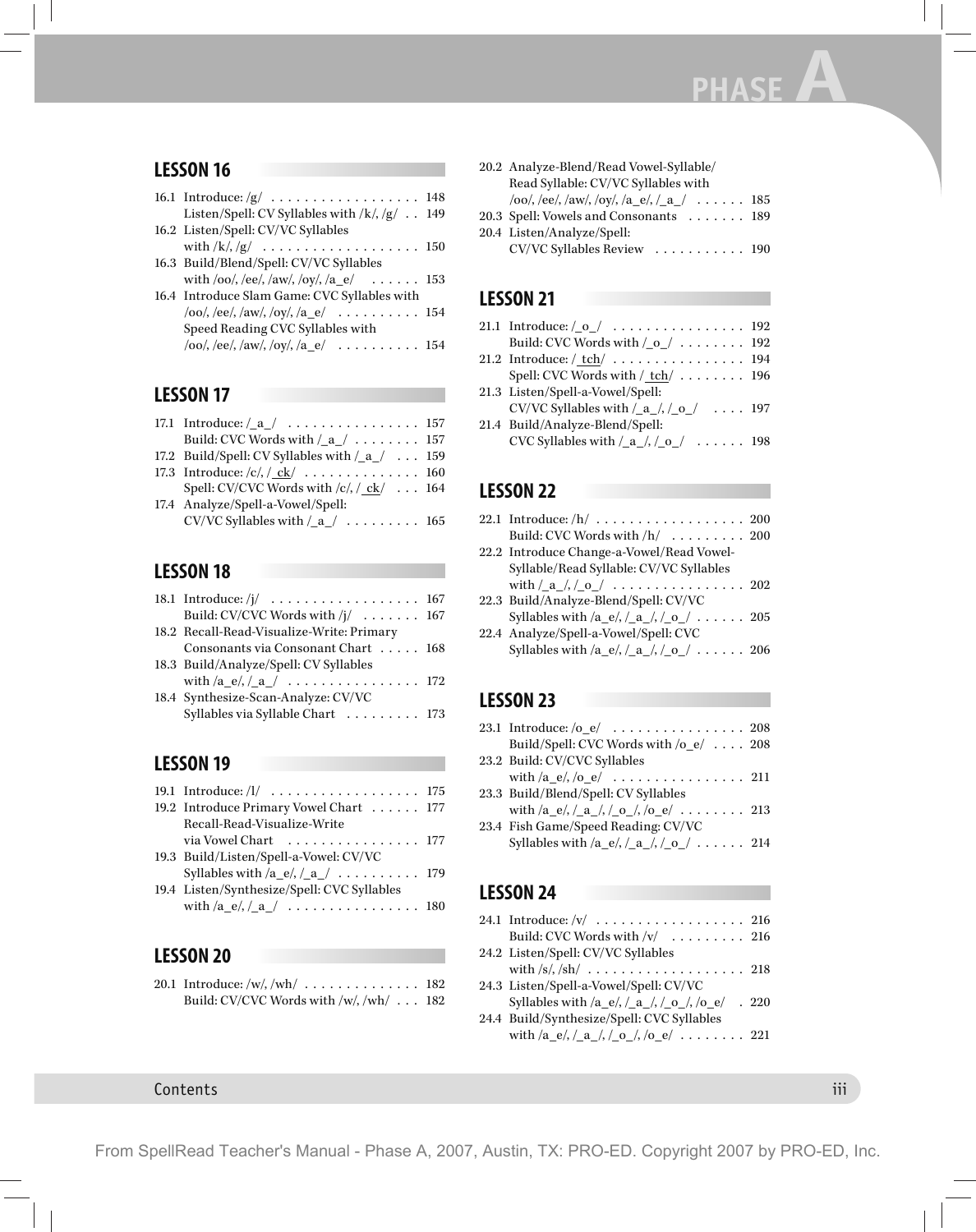# SpellRead<sup>/</sup> TEACHER'S MANUAL

#### **LESSON 25**

| Build: CV/CVC Words with /ow/  223              |
|-------------------------------------------------|
| 25.2 Analyze-Blend/Read Vowel-Syllable/         |
| Read Syllable: CV/VC Syllables with             |
|                                                 |
| 25.3 Analyze/Blend/Spell:                       |
| CV/VC Syllables Review 228                      |
| 25.4 Listen/Spell-a-Vowel/Spell: CVC            |
| Syllables with /a_e/, /_a_/, /_o_/, /o_e/, /ow/ |
|                                                 |
|                                                 |

#### **LESSON 26**

| Build: CV/CVC Words with $\langle r \rangle \ldots \ldots \ldots$ 232 |
|-----------------------------------------------------------------------|
| 26.2 Recall-Read-Visualize-Write: Primary                             |
| Consonants via Consonant Chart 234                                    |
| 26.3 Listen/Blend/Spell: CV/VC                                        |
| Syllables Review  235                                                 |
| 26.4 Secret Seven Game 236                                            |

# **LESSON 27**

| 27.1 Introduce: $\begin{bmatrix} 1 & \cdots & \cdots & \cdots & \cdots & 239 \end{bmatrix}$            |
|--------------------------------------------------------------------------------------------------------|
| Build: CV/VC Syllables with $/$ _u_ $/$ 240                                                            |
| 27.2 Recall-Read-Visualize-Write:                                                                      |
| Primary Vowels 242                                                                                     |
| Blend: CV/VC Syllables                                                                                 |
| via Vowel Chart 243                                                                                    |
| 27.3 Build/Analyze/Spell: CV/VC Syllables                                                              |
|                                                                                                        |
| 27.4 Change-a-Vowel/Read Vowel-Syllable/                                                               |
| Read Syllable: CV/VC Syllables                                                                         |
| with $\frac{1}{0}$ $\frac{1}{1}$ $\frac{1}{1}$ $\frac{1}{1}$ $\cdots$ $\cdots$ $\cdots$ $\cdots$ . 245 |
|                                                                                                        |

# **LESSON 28**

| 28.1 Build/Spell: CV Syllables                                                                                                                                                                     |
|----------------------------------------------------------------------------------------------------------------------------------------------------------------------------------------------------|
| with $\frac{1}{0}$ $\frac{1}{1}$ $\frac{1}{1}$ $\frac{1}{1}$ $\cdots$ $\cdots$ $\cdots$ $\cdots$ $\cdots$ 249                                                                                      |
| 28.2 Listen/Spell-a-Vowel/Spell:                                                                                                                                                                   |
| CV/VC Syllables with /_o_/, /_u_/  250                                                                                                                                                             |
| 28.3 Analyze-Blend: CV/VC Syllables                                                                                                                                                                |
| with $\frac{a}{a}$ , $\frac{a}{a}$ , $\frac{a}{a}$ , $\frac{a}{a}$ , $\frac{a}{a}$ , $\frac{a}{a}$ , $\frac{a}{a}$ , $\frac{a}{a}$ , $\frac{a}{a}$ , $\frac{a}{a}$ , $\frac{a}{a}$ , $\frac{a}{a}$ |
| 28.4 Slam Game/Speed Reading: CVC Syllables                                                                                                                                                        |
| with $\frac{1}{a}$ /, $\frac{1}{c}$ /, $\frac{1}{c}$ /o $\frac{1}{c}$ /ow/, $\frac{1}{u}$ 253                                                                                                      |

#### **LESSON 29**

| 29.1 Introduce: $ z $ 255                                                                                                                                                    |  |
|------------------------------------------------------------------------------------------------------------------------------------------------------------------------------|--|
| Build: CV/CVC Words with $ z $ 255                                                                                                                                           |  |
| 29.2 Listen/Spell-a-Vowel/Spell: CV/VC                                                                                                                                       |  |
| Syllables with $\frac{a}{a}$ , $\frac{b}{c}$ , $\frac{a}{a}$ , $\frac{c}{a}$ , $\frac{a}{a}$ , $\frac{c}{a}$ , $\frac{a}{a}$ , $\frac{c}{a}$ , $\frac{c}{a}$ , $\frac{c}{a}$ |  |
| 29.3 Analyze-Blend: CV/VC Syllables with                                                                                                                                     |  |
|                                                                                                                                                                              |  |
| Listen: CV/VC Syllables                                                                                                                                                      |  |
| with $\frac{1}{0}$ $\frac{1}{1}$ $\frac{1}{1}$ $\frac{1}{1}$ $\cdots$ $\cdots$ $\cdots$ $\cdots$ $\cdots$ 260                                                                |  |
| 29.4 Read Vowel-Syllable/Read Syllable:                                                                                                                                      |  |
| CV/VC Syllables with $\frac{0}{1}$ , $\frac{1}{1}$ $\ldots$ . 261                                                                                                            |  |
|                                                                                                                                                                              |  |

#### **LESSON 30**

| 30.2 Listen/Spell: CV Syllables       |  |
|---------------------------------------|--|
|                                       |  |
| Blend: CV/VC Syllables                |  |
| with $\sqrt{v_1/z_1}/\sqrt{th^2}$ 266 |  |
| 30.3 Spell: Single Sounds Review 267  |  |
| 30.4 Analyze/Blend/Spell:             |  |
| CV/VC Syllables Review 268            |  |

#### **LESSON 31**

| 31.1 Introduce: $/i_e /      270$                                                                             |  |
|---------------------------------------------------------------------------------------------------------------|--|
| Build/Spell: CVC Words with /i_e/ 271                                                                         |  |
| 31.2 Build: CV/CVC Syllables Review 273                                                                       |  |
| 31.3 Synthesize-Scan-Analyze: CVC Syllables via                                                               |  |
| Syllable Chart 276                                                                                            |  |
| 31.4 Analyze/Spell-a-Vowel/Spell: CVC Syllables                                                               |  |
| with $\frac{1}{0}$ $\frac{1}{1}$ $\frac{1}{1}$ $\frac{1}{1}$ $\cdots$ $\cdots$ $\cdots$ $\cdots$ $\cdots$ 277 |  |
|                                                                                                               |  |

# **LESSON 32**

| 32.1 Introduce: $/y / \ldots \ldots \ldots \ldots \ldots \ldots 279$ |  |
|----------------------------------------------------------------------|--|
| Build/Spell: CVC Words with /y/  279                                 |  |
| 32.2 Listen/Read Vowel-Syllable/Read Syllable:                       |  |
| CVC Syllables Review  282                                            |  |
| 32.3 Analyze/Spell: CVC Syllable Review 284                          |  |
| 32.4 Slam Game/Speed Reading:                                        |  |
| CVC Syllables Review  285                                            |  |
|                                                                      |  |

#### **LESSON 33**

| 33.1 Introduce: $\langle ar \rangle$ 287 |  |
|------------------------------------------|--|
| Build/Spell: CV/CVC Words with /ar/ 288  |  |
| 33.2 Synthesize: CV/VC and CVC Syllables |  |
|                                          |  |

iv SpellRead — Phase A — Teacher's Manual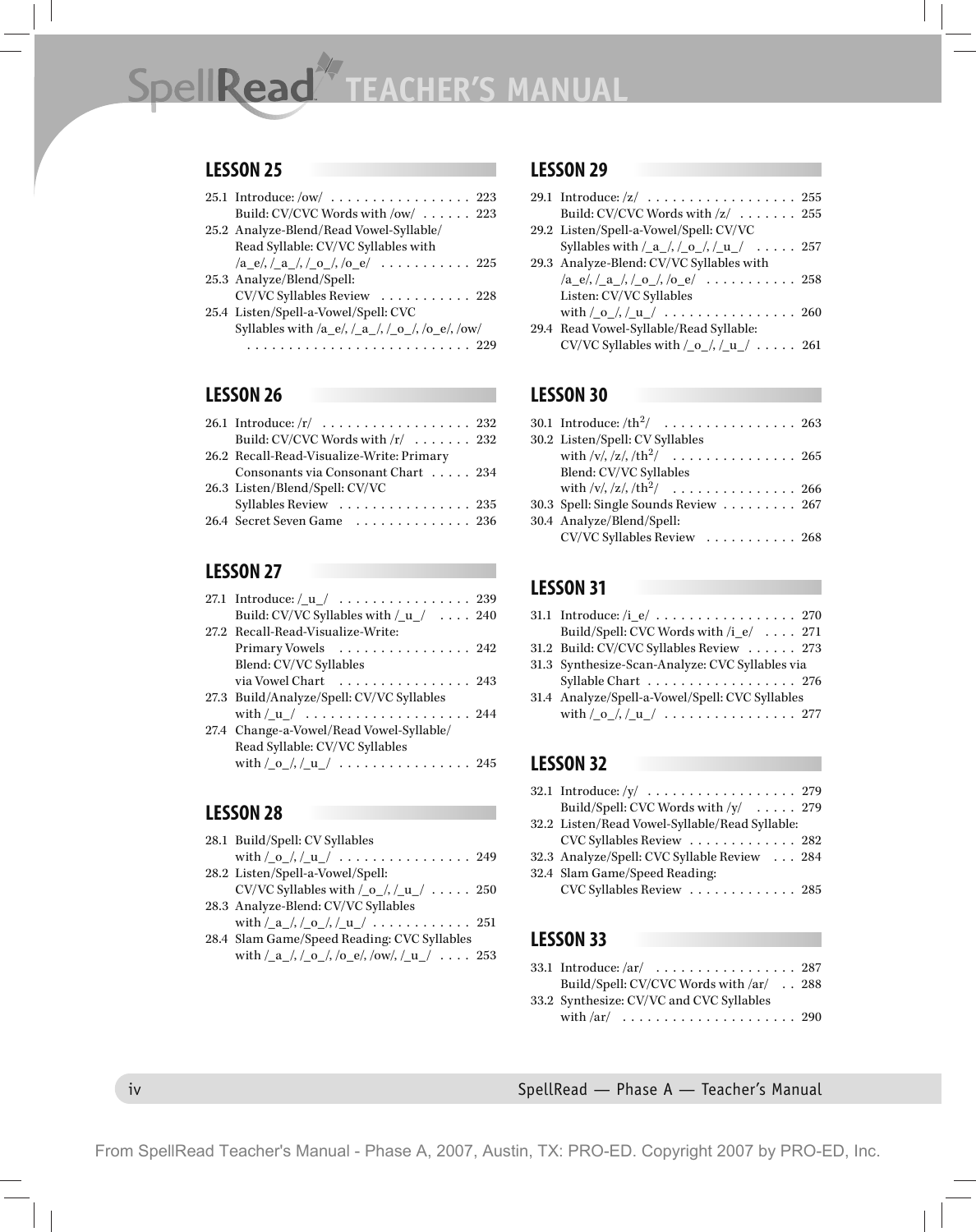**PHASE A**

| 33.3 Listen/Spell: 2-Syllable Pseudowords                                                                                                                                          |  |
|------------------------------------------------------------------------------------------------------------------------------------------------------------------------------------|--|
|                                                                                                                                                                                    |  |
| 33.4 Listen/Spell-a-Vowel/Spell: CVC Syllables                                                                                                                                     |  |
| with $\frac{1}{2}$ , $\frac{1}{2}$ , $\frac{1}{2}$ , $\frac{1}{2}$ , $\frac{1}{2}$ , $\frac{1}{2}$ , $\frac{1}{2}$ , $\frac{1}{2}$ , $\frac{1}{2}$ , $\frac{1}{2}$ , $\frac{1}{2}$ |  |

# **LESSON 34**

| 34.1 Introduce: $/ i /    $ 296                                                                                                                                                                    |  |
|----------------------------------------------------------------------------------------------------------------------------------------------------------------------------------------------------|--|
| Build/Spell: VC/CVC Words with / i / 297                                                                                                                                                           |  |
| 34.2 Visualize-Blend: CVC Syllables                                                                                                                                                                |  |
|                                                                                                                                                                                                    |  |
| 34.3 Change-a-Vowel/Read Vowel-Syllable/                                                                                                                                                           |  |
| Read Syllable: CVC Syllables                                                                                                                                                                       |  |
| with $\frac{a}{a}$ , $\frac{1}{c}$ , $\frac{a}{a}$ , $\frac{1}{a}$ , $\frac{1}{a}$ , $\frac{1}{a}$ , $\frac{1}{a}$ , $\frac{1}{a}$ , $\frac{1}{a}$ , $\frac{1}{a}$ , $\frac{1}{a}$ , $\frac{1}{a}$ |  |
| 34.4 Listen/Spell-a-Vowel/Spell:                                                                                                                                                                   |  |
| CV/VC Syllables with $/_i/$ 305                                                                                                                                                                    |  |
|                                                                                                                                                                                                    |  |

# **LESSON 35**

| 35.1 Synthesize-Scan-Analyze: CVC Syllables via                                                                                                                                            |  |
|--------------------------------------------------------------------------------------------------------------------------------------------------------------------------------------------|--|
| Syllable Chart 307                                                                                                                                                                         |  |
| 35.2 Analyze-Blend: CV/VC Syllables                                                                                                                                                        |  |
| with $\frac{a}{a}$ , $\frac{1}{0}$ , $\frac{a}{a}$ , $\frac{1}{a}$ , $\frac{1}{a}$ , $\frac{1}{a}$ , $\frac{1}{a}$ , $\frac{1}{a}$ , $\frac{1}{a}$ , $\frac{1}{a}$ , $\frac{1}{a}$         |  |
| 35.3 Visualize-Blend: CVC Syllables                                                                                                                                                        |  |
| with $\frac{1}{\rho_0}$ , $\frac{1}{\mu_0}$ , $\frac{1}{\rho_0}$ , $\frac{1}{\rho_0}$ , $\frac{1}{\rho_0}$ , $\frac{1}{\mu_0}$ , $\frac{1}{\mu_0}$ , $\frac{1}{\mu_0}$ , $\frac{1}{\mu_0}$ |  |
| 35.4 Analyze/Blend/Spell: CV/VC Syllables                                                                                                                                                  |  |
| with /i e/, /ar/ / i /  312                                                                                                                                                                |  |

# **LESSON 36**

| Build: CVC Words with $\angle e$ $\angle$ 316                                                                                             |  |
|-------------------------------------------------------------------------------------------------------------------------------------------|--|
| 36.2 Analyze/Spell-a-Vowel/Spell:                                                                                                         |  |
| CV/VC Syllables with $\angle e$ $\angle$ 318                                                                                              |  |
| 36.3 Analyze/Blend/Spell:                                                                                                                 |  |
| CVC Syllables Review 319                                                                                                                  |  |
| 36.4 Read Vowel-Syllable/Fish Game:                                                                                                       |  |
| CVC Syllables with $/a_e$ , $/_{a_1}$ ,                                                                                                   |  |
| $\frac{1}{0}$ $\frac{1}{0}$ $\frac{1}{0}$ $\frac{1}{0}$ $\frac{1}{0}$ $\frac{1}{0}$ $\frac{1}{0}$ $\cdots$ $\cdots$ $\cdots$ $\cdots$ 320 |  |

# **LESSON 37**

| Spell: CVC Words with /qu/  324             |  |
|---------------------------------------------|--|
| 37.2 Visualize-Blend: CVC Syllables         |  |
| with /i_e/, /ar/, /_i_/, /_e_/  324         |  |
| 37.3 Listen/Spell: 2-Syllable Pseudowords   |  |
|                                             |  |
| 37.4 Slam Game/Speed Reading: CVC Syllables |  |
| with /i_e/, /ar/, /_i_/, /_e_/  329         |  |

### **LESSON 38**

| Build/Spell: CVC Words                                            |  |
|-------------------------------------------------------------------|--|
| with $/n/(\underline{ng}/\ldots \ldots \ldots \ldots \ldots 332)$ |  |
| 38.2 Recall-Read-Visualize-Write:                                 |  |
| VC Syllables with $/\underline{ng}/ \dots \dots \dots 334$        |  |
| 38.3 Analyze-Blend/Read Vowel-Syllable/                           |  |
| Read Syllable: CVC Syllables                                      |  |
| with /i_e/, /ar/ /_i_/  336                                       |  |
| 38.4 Analyze/Spell-a-Vowel/Spell: CVC                             |  |
| Syllables with /i_e/, /ar / /_i_/  340                            |  |
|                                                                   |  |

# **LESSON 39**

| Analyze/Spell: VC/CVC Words                                                       |  |
|-----------------------------------------------------------------------------------|--|
|                                                                                   |  |
| 39.2 Recall-Read-Visualize-Write:                                                 |  |
| Primary Vowels $\dots \dots \dots \dots \dots \dots$ 345                          |  |
| Blend: CV/VC Syllables                                                            |  |
| via Vowel Chart 346                                                               |  |
| 39.3 Synthesize-Scan-Analyze:                                                     |  |
| CVC Syllables via Syllable Chart 347                                              |  |
| 39.4 Listen/Spell-a-Vowel/Spell: CV/VC                                            |  |
| Syllables with $\frac{1}{\cdot}$ , $\frac{1}{e}$ , $\cdots$ $\cdots$ $\cdots$ 349 |  |

# **LESSON 40**

| Spell: CVC Words with $\frac{c}{\sqrt{c^2}}$ 353                                                 |  |
|--------------------------------------------------------------------------------------------------|--|
| 40.2 Listen/Spell: 2-Syllable Pseudowords                                                        |  |
| with $/t$ , $/d$ 355                                                                             |  |
| 40.3 Change-a-Vowel: CV/VC Syllables                                                             |  |
| with $\frac{1}{1}$ , $\frac{1}{e}$ 357                                                           |  |
| 40.4 Listen/Spell-a-Vowel/Spell:                                                                 |  |
| CVC Syllables with $\left(\underline{\text{i}}\right)$ , $\left(\underline{\text{e}}\right)$ 359 |  |

# **LESSON 41**

| 41.1 Visualize-Blend: CVC Syllables with                                                                                                                                     |  |
|------------------------------------------------------------------------------------------------------------------------------------------------------------------------------|--|
|                                                                                                                                                                              |  |
| $\frac{1}{a}$ /, $\frac{0}{a}$ /, $\frac{1}{u}$ /, $\frac{1}{i}$ /, $\frac{1}{e}$ /  362                                                                                     |  |
| 41.2 Listen/Spell-a-Vowel/Spell: CV/VC                                                                                                                                       |  |
| Syllables with $\frac{a}{a}$ , $\frac{1}{a}$ , $\frac{1}{c}$ , $\frac{1}{c}$ , $\frac{1}{c}$ , $\frac{1}{c}$ , $\frac{1}{c}$ , $\frac{1}{c}$ , $\frac{1}{c}$ , $\frac{1}{c}$ |  |
| 41.3 Analyze/Analyze-Blend/Spell: CVC                                                                                                                                        |  |
| Syllables with $\frac{a}{a}$ , $\frac{1}{a}$ , $\frac{1}{c}$ , $\frac{1}{c}$ , $\frac{1}{c}$ , $\frac{1}{c}$ , $\frac{1}{c}$ , $\frac{1}{c}$ , $\frac{1}{c}$ , $\frac{1}{c}$ |  |
| 41.4 Fish Game/Speed Reading: CV/VC                                                                                                                                          |  |
| Syllables with $\frac{a}{a}$ , $\frac{i}{a}$ , $\frac{i}{c}$ , $\frac{a}{c}$ , $\ldots$ 367                                                                                  |  |

#### Contents v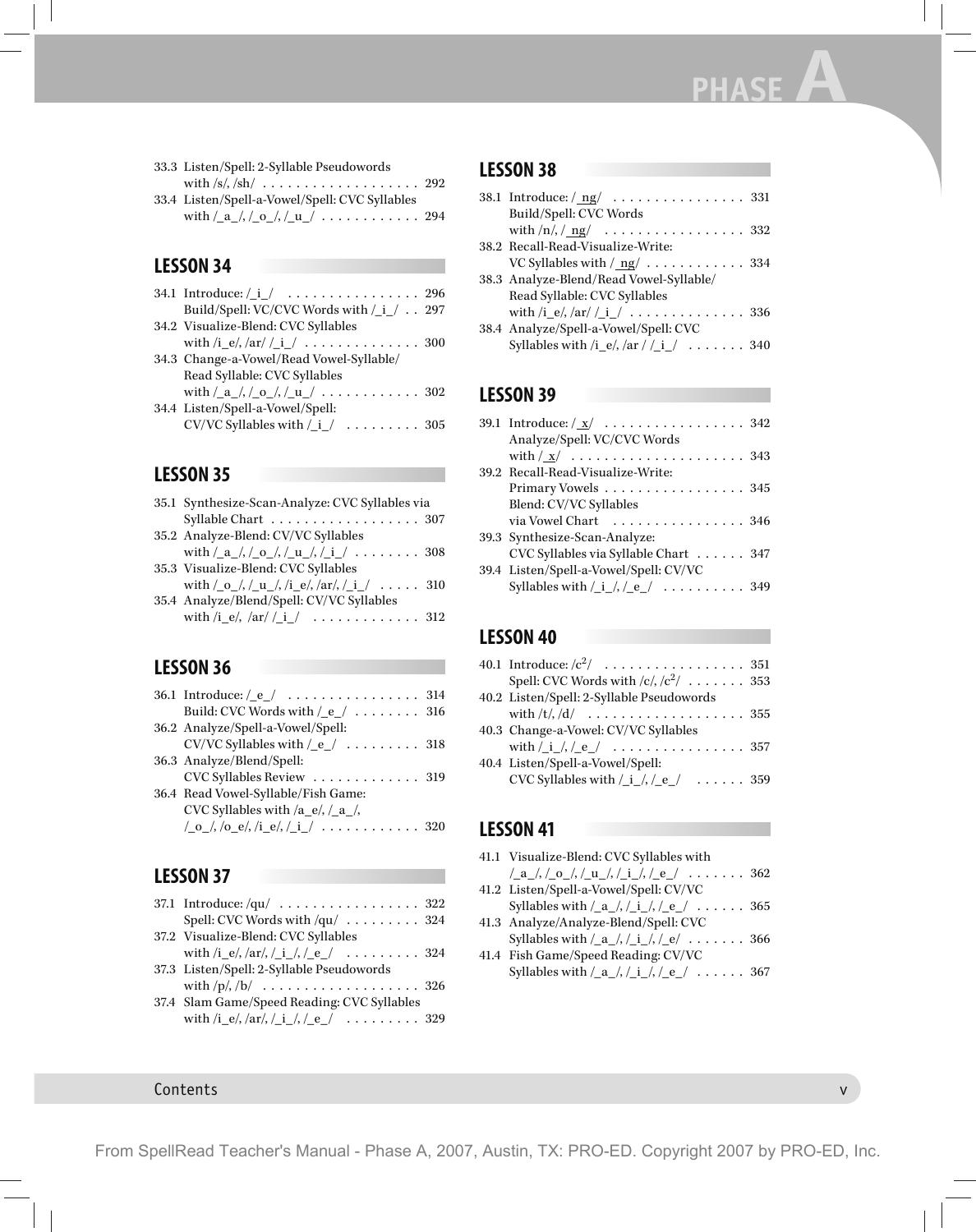# SpellRead<sup>/</sup> TEACHER'S MANUAL

#### **LESSON 42**

| 42.1 Synthesize: Spell/Read: CV and CVC                                                                                                                                |
|------------------------------------------------------------------------------------------------------------------------------------------------------------------------|
| Syllables with $\frac{a}{a}$ , $\frac{b}{c}$ , $\frac{c}{a}$ , $\cdots$ 369                                                                                            |
| Listen: CVC Syllables                                                                                                                                                  |
|                                                                                                                                                                        |
| 42.2 Change-a-Vowel/Read Vowel-Syllable/                                                                                                                               |
| Read Syllable: CVC Syllables                                                                                                                                           |
|                                                                                                                                                                        |
| 42.3 Recall-Read-Visualize-Write: Primary                                                                                                                              |
| Consonants via Consonant Chart  374                                                                                                                                    |
| Introduce: Spellings                                                                                                                                                   |
| for the sound $\langle zh/ \cdot \cdot \cdot \cdot \cdot \cdot \cdot \cdot \cdot \cdot \cdot \cdot \cdot \cdot 379$                                                    |
| 42.4 Listen/Blend/Spell: CV/VC Syllables                                                                                                                               |
| with $\frac{a_1}{a_2}$ , $\frac{0}{a_1}$ , $\frac{1}{a_2}$ , $\frac{1}{a_2}$ , $\frac{1}{a_2}$ , $\frac{1}{a_2}$ , $\frac{1}{a_2}$ , $\frac{1}{a_2}$ , $\frac{1}{a_2}$ |

#### **LESSON 43**

| 43.1 Introduce: $/u_e / \ldots \ldots \ldots \ldots \ldots 382$                                                                                                                                                                                                                                    |  |
|----------------------------------------------------------------------------------------------------------------------------------------------------------------------------------------------------------------------------------------------------------------------------------------------------|--|
| Build: VC/CVC Words with /u_e/ 382                                                                                                                                                                                                                                                                 |  |
| Listen: CV/VC Syllables with                                                                                                                                                                                                                                                                       |  |
|                                                                                                                                                                                                                                                                                                    |  |
| 43.2 Analyze-Blend/Read Vowel-Syllable/                                                                                                                                                                                                                                                            |  |
| Read Syllable: CVC Syllables                                                                                                                                                                                                                                                                       |  |
| with $\frac{a_{\lambda}}{a_{\lambda}}$ , $\frac{a_{\lambda}}{a_{\lambda}}$ , $\frac{a_{\lambda}}{a_{\lambda}}$ , $\frac{a_{\lambda}}{a_{\lambda}}$ , $\frac{a_{\lambda}}{a_{\lambda}}$ , $\frac{a_{\lambda}}{a_{\lambda}}$ , $\frac{a_{\lambda}}{a_{\lambda}}$ , $\frac{a_{\lambda}}{a_{\lambda}}$ |  |
| 43.3 Synthesize/Spell: CVC Syllables with                                                                                                                                                                                                                                                          |  |
|                                                                                                                                                                                                                                                                                                    |  |
| 43.4 Listen/Spell-a-Vowel/Spell: CVC Syllables                                                                                                                                                                                                                                                     |  |
| with $\frac{a}{a}$ , $\frac{1}{0}$ , $\frac{1}{u}$ , $\frac{1}{i}$ , $\frac{1}{e}$ , $\frac{1}{u}$ , $\frac{1}{u}$ , $\frac{1}{u}$ , $\frac{1}{u}$ , $\frac{1}{u}$ , $\frac{1}{u}$ , $\frac{1}{u}$ , $\frac{1}{u}$                                                                                 |  |
|                                                                                                                                                                                                                                                                                                    |  |

#### **LESSON 44**

| 44.2 Visualize-Blend: CVC Words with                                  |
|-----------------------------------------------------------------------|
|                                                                       |
|                                                                       |
| Spell: Words with $/g/ g^2/ \ldots \ldots \ldots \ldots 400$          |
| 44.4 Analyze/Spell: CVC Syllables                                     |
| with $/00$ , $/00^2$ $\ldots$ $\ldots$ $\ldots$ $\ldots$ $\ldots$ 402 |

#### **LESSON 45**

| 45.1 Introduce: /er/  404                                                                                                                        |
|--------------------------------------------------------------------------------------------------------------------------------------------------|
| Build/Spell: CV/CVC Words with /er/ 405                                                                                                          |
| Introduce: $\langle \text{ur/}, \langle \text{ir/}, \ldots, \ldots, \ldots, 407 \rangle$                                                         |
| 45.2 Visualize-Blend: CVC Syllables                                                                                                              |
| with $\frac{\log 1}{\log 100}$ , $\frac{\log 1}{\log 100}$ , $\frac{\log 1}{\log 100}$ , $\frac{\log 2}{\log 100}$ , $\frac{\log 100}{\log 100}$ |
| 45.3 Analyze/Analyze-Blend/Spell: CV/VC                                                                                                          |
| Syllables with /oo/, $\frac{\log 2}{\log 2}$ , $\frac{\log 2}{\log 2}$ 410                                                                       |
| 45.4 Listen/Spell-a-Vowel/Spell: CVC Syllables                                                                                                   |
|                                                                                                                                                  |
|                                                                                                                                                  |

#### **LESSON 46**

| 46.1 Introduce: /or/                                   |  |
|--------------------------------------------------------|--|
| Analyze-Blend: CV/VC Syllables                         |  |
| with /ar, /er/, /or/ $\ldots \ldots \ldots \ldots$ 414 |  |
| 46.2 Listen/Spell: 2-Syllable Pseudowords              |  |
|                                                        |  |
| 46.3 Analyze/Spell-a-Vowel/Spell: CV/VC                |  |
| Syllables with /ar/, /er/, /or/ $\dots \dots$ 420      |  |
| 46.4 Fish Game/Speed Reading: CV/VC                    |  |
| and CVC Syllables Review 421                           |  |
|                                                        |  |

#### **LESSON 47**

| 47.1 Recall-Read-Visualize-Write: Primary Vowels                                                                                                                                                                                                                  |  |  |  |  |  |  |  |  |
|-------------------------------------------------------------------------------------------------------------------------------------------------------------------------------------------------------------------------------------------------------------------|--|--|--|--|--|--|--|--|
| Listen: CV/VC/CVC Syllables Review                                                                                                                                                                                                                                |  |  |  |  |  |  |  |  |
| via Vowel Chart 423                                                                                                                                                                                                                                               |  |  |  |  |  |  |  |  |
| 47.2 Synthesize-Scan-Analyze: CV/VC Syllables                                                                                                                                                                                                                     |  |  |  |  |  |  |  |  |
| via Syllable Chart $\dots\dots\dots\dots\dots$ 425                                                                                                                                                                                                                |  |  |  |  |  |  |  |  |
| 47.3 Analyze-Blend: CV Syllables                                                                                                                                                                                                                                  |  |  |  |  |  |  |  |  |
| with /oo/, /ar/, /oo <sup>2</sup> /, /er/, /or/  426                                                                                                                                                                                                              |  |  |  |  |  |  |  |  |
| Analyze-Blend: CVC Syllables                                                                                                                                                                                                                                      |  |  |  |  |  |  |  |  |
| with /oo/, /ar/, /oo <sup>2</sup> /, /er/, /or/  426                                                                                                                                                                                                              |  |  |  |  |  |  |  |  |
| 47.4 Analyze/Spell: CVC Syllables                                                                                                                                                                                                                                 |  |  |  |  |  |  |  |  |
| with $\langle \arctan \sqrt{\arctan (x)} \arctan \sqrt{\arctan (x)} \arctan \sqrt{\arctan (x)} \arctan \sqrt{\arctan (x)} \arctan \sqrt{\arctan (x)} \arctan \sqrt{\arctan (x)} \arctan \sqrt{\arctan (x)} \arctan \sqrt{\arctan (x)} \arctan \sqrt{\arctan (x)}$ |  |  |  |  |  |  |  |  |

# **LESSON 48**

| 48.1 Introduce: $\frac{p h}{\cdot \cdot \cdot \cdot \cdot \cdot \cdot \cdot \cdot \cdot \cdot \cdot \cdot \cdot \cdot 433}$ |
|-----------------------------------------------------------------------------------------------------------------------------|
| Introduce: $/kn/$ , $/wr/$ , $mb/$ 433                                                                                      |
| 48.2 Synthesize-Scan-Analyze: CV/VC Syllables                                                                               |
| via Syllable Chart  435                                                                                                     |
| 48.3 Listen/Spell: 2-Syllable Pseudowords                                                                                   |
|                                                                                                                             |
| 48.4 Secret Seven Game 438                                                                                                  |
|                                                                                                                             |

#### **LESSON 49**

| 49.1 Listen/Spell: CV/VC Syllables                     |
|--------------------------------------------------------|
| with 12 Consonants  441                                |
| Blend: CV/VC Syllables with $\frac{1}{1}$ 443          |
| 49.2 Introduce: <u>/ ge/, / dge</u> / 444              |
| Spell: CVC Words with /ge/, $\frac{1}{\text{deg}}$ 446 |
| 49.3 Synthesize-Scan-Analyze: CVC Syllables            |
| via Syllable Chart  448                                |
| 49.4 Slam Game/Speed Reading: CVC Syllables            |
| with /ar/, /u_e/, /oo <sup>2</sup> /, /er/, /or/  449  |
|                                                        |

vi SpellRead — Phase A — Teacher's Manual